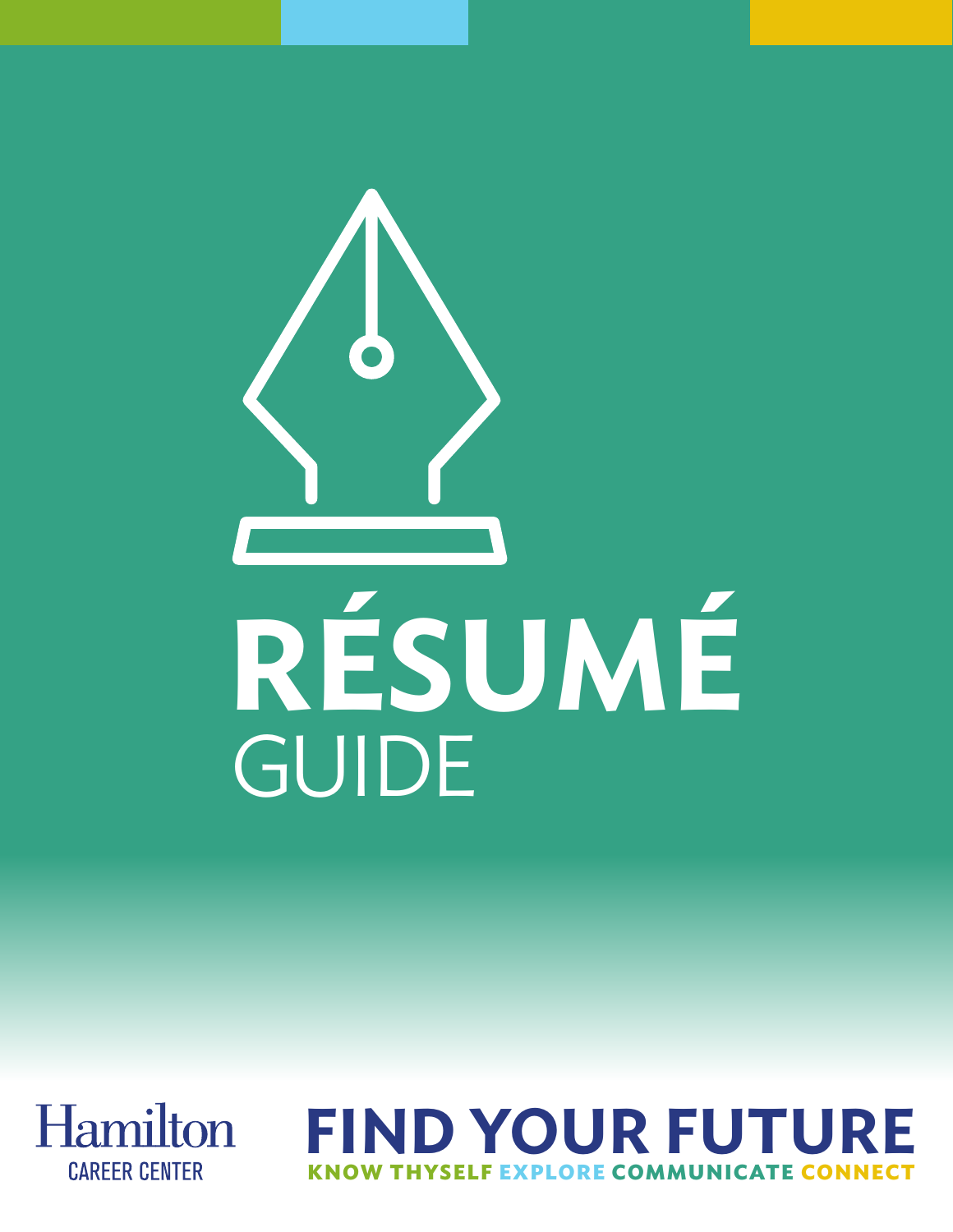# Career Center Resume Guide

### **GETTING STARTED: THE BASIC RESUME**

The purpose of a resume is for a potential employer to begin to understand what sets you apart from other candidates and offer you an interview. A good resume is more than just a list of organizations and positions: it is a representation of your story. Follow along with the steps below to write and target your own resume. Feel free to draw on the examples in the back as well, but don't plagiarize!

### **Step 1: Finding Your Skills**

Ask yourself the following questions:

- "Which skills of mine do I want to communicate on my resume?"
- "What kinds of abilities have I developed from my career-related experiences?"

Then, look on the next page to find some skills you want to highlight. This is important because your resume is the essence of *you*; once you develop the basis of how you want to portray yourself, you can start connecting the dots with related experiences and contexts. It will also help you to form the descriptions of your experiences on your resume and target it to specific jobs later in the process.

### **Step 2: Brainstorming Your Experiences**

Make a list of all your career-related experiences (CREs). Remember these do not have to be formal, paid job experiences, but rather any experience you feel developed skills that can be applied to future jobs. CREs span a wide range of activities: clubs, athletics, volunteer experiences, research roles, jobs, internships, etc. These can all go on your resume, usually going back about 4 years.

### **Step 3: Describing Your Experiences**

The purpose of these descriptions is to indicate the context and impact of your work: what you did and why it mattered. Strive to create accomplishment-focused descriptions:

- Start with a skills-focused action verb (the words on the Skills List are a great start for ideas).
- Show the breadth and depth of your work by using quantities when appropriate (number of people, amount of money, ages, length of time).

| <b>Task-Focused Description</b> | Accomplishment-Focused Description                                         |
|---------------------------------|----------------------------------------------------------------------------|
| Promoted events through         | Promoted 4 interdisciplinary events by implementing social media and email |
| social media                    | marketing plans, resulting in approximately 20 attendees per event         |

● Demonstrate what you and/or your team *achieved,* not just what you *did*.

### **Step 4: Format Your Resume**

Look over the annotations for James P. Washington's basic resume on the next page to find what you should include in all of the different sections of your resume. Some quick tips:

- Save your resume as a PDF for employers so that the formatting doesn't get wonky.
- Assume the employer will print out your resume in black-and-white, so if you do choose to use color, make sure it's dark enough that it will still show up in grayscale.
- Stay formal, but don't be afraid to give specific examples of the things you've done.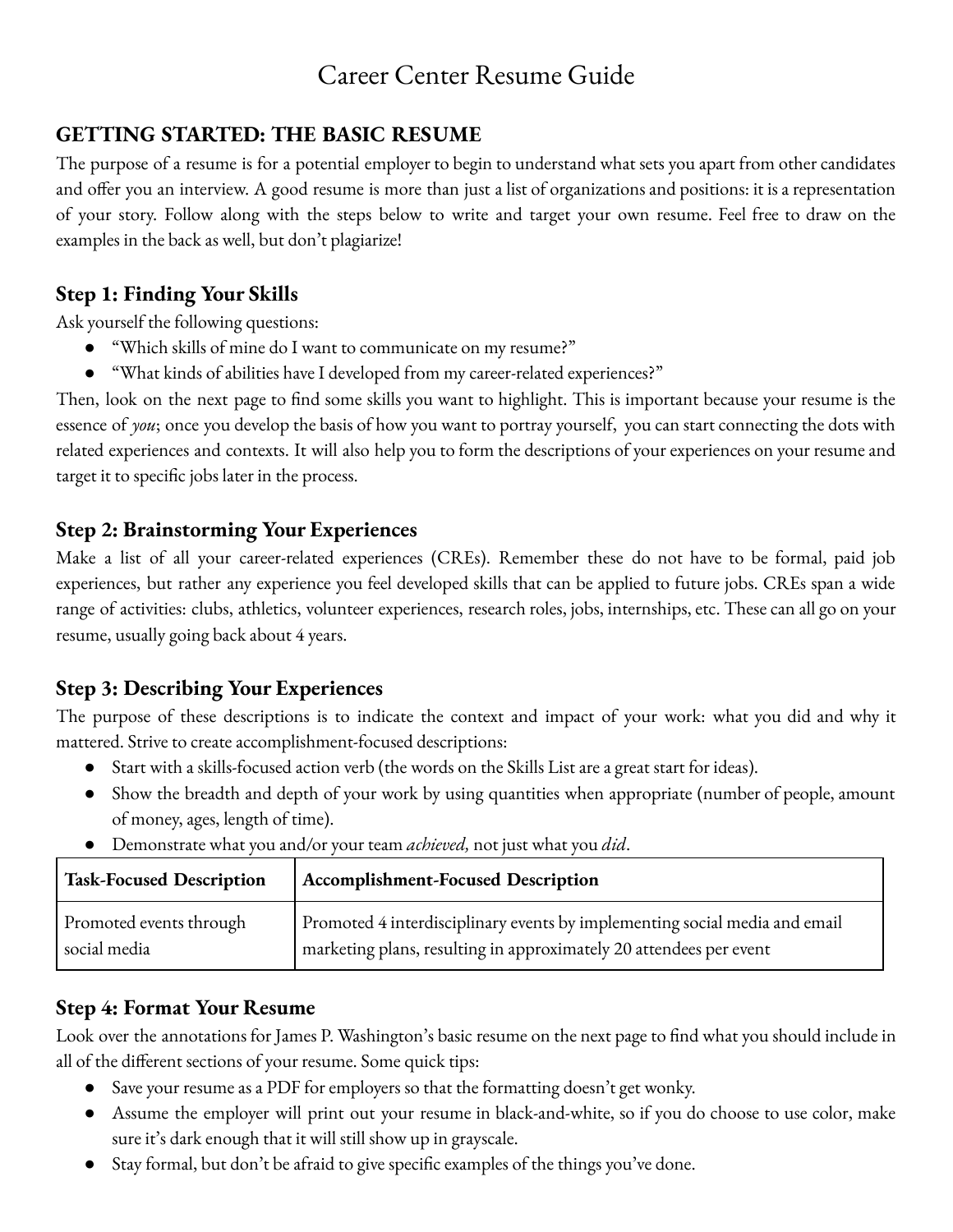# ① **James P. Washington**

② **jwashing@hamilton.edu - 789.234.123 64 Cedar Place, Dayton, OH 45377**

# **Education**:③

**Hamilton College**, Clinton, NY *Bachelor of Arts* May 2025 Major: History

**Meadowdale High School**, Dayton, OH June 2021

# GPA: 3.3 **Relevant Experience:**④

### **Staff Writer, The Spectator**, Clinton, NY Fall 2021 - Present

- Write 4-6 engaging and informative articles per semester on the impact of recent administrative decisions or on-campus events, like the Student Assembly Town Hall
- Interview professors, staff, and students to explore various perspectives, ensuring a non-biased response by avoiding leading questions and allowing ample room for a nuanced explanation

### *Member,* **Meadowdale History Club,** Dayton, OH Fall 2019 - Spring 2021

- Collaborated with other members to plan movie nights 4 times per year by choosing a historical documentary, coordinating food orders, and sending creative emails to market events
- Completed readings of primary and secondary sources to gain insights on political, philosophical, or social developments around the world, such as the role of women in the industrial revolution
- Participated in weekly group discussions on historical interpretations, synthesizing different perspectives and remaining respectful of others' opinions

### *Competitor*, **Meadowdale Speech and Debate Club**, Dayton, OH Fall 2018 - Spring 2021

- Researched and wrote one 10-minute persuasive speech per year on topics like preserving net neutrality, integrating and cross-checking primary and secondary sources to build a strong case
- Rehearsed at weekly meetings, taking feedback well and critiquing others constructively
- Performed piece in front of a judge and other competitors at  $\sim$ 8 tournaments per year

# **Additional Experience**:

### *Member*, **Hamilton College Men's Varsity Swim Team,** Clinton, NY Fall 2021 - Present

- Participate in 2-hour practices every day and meets every weekend during winter (400m Medley)
- Balance daily practices with academics and clubs by following a strict work schedule
- Maintain relationships with 36 other swimmers by attending team dinners and social events to create a positive and inclusive environment

### *Captain*, **Men's Varsity Swimming**, Dayton, OH Winters 2017 - 2020

- Organized and ran 2 captain's practices per week during the fall to prepare for the season
- Communicated practice logistics and announcements to swimmers promptly by email and text
- Created a supportive atmosphere by including new swimmers in activities and conversation

# **Language Skills**: Fluent in Spanish (Advanced reading and writing)  $(5)$

**Interests:** 1960s Automobiles, Fly Fishing, French Revolution  $\left(\begin{matrix}6\end{matrix}\right)$ 

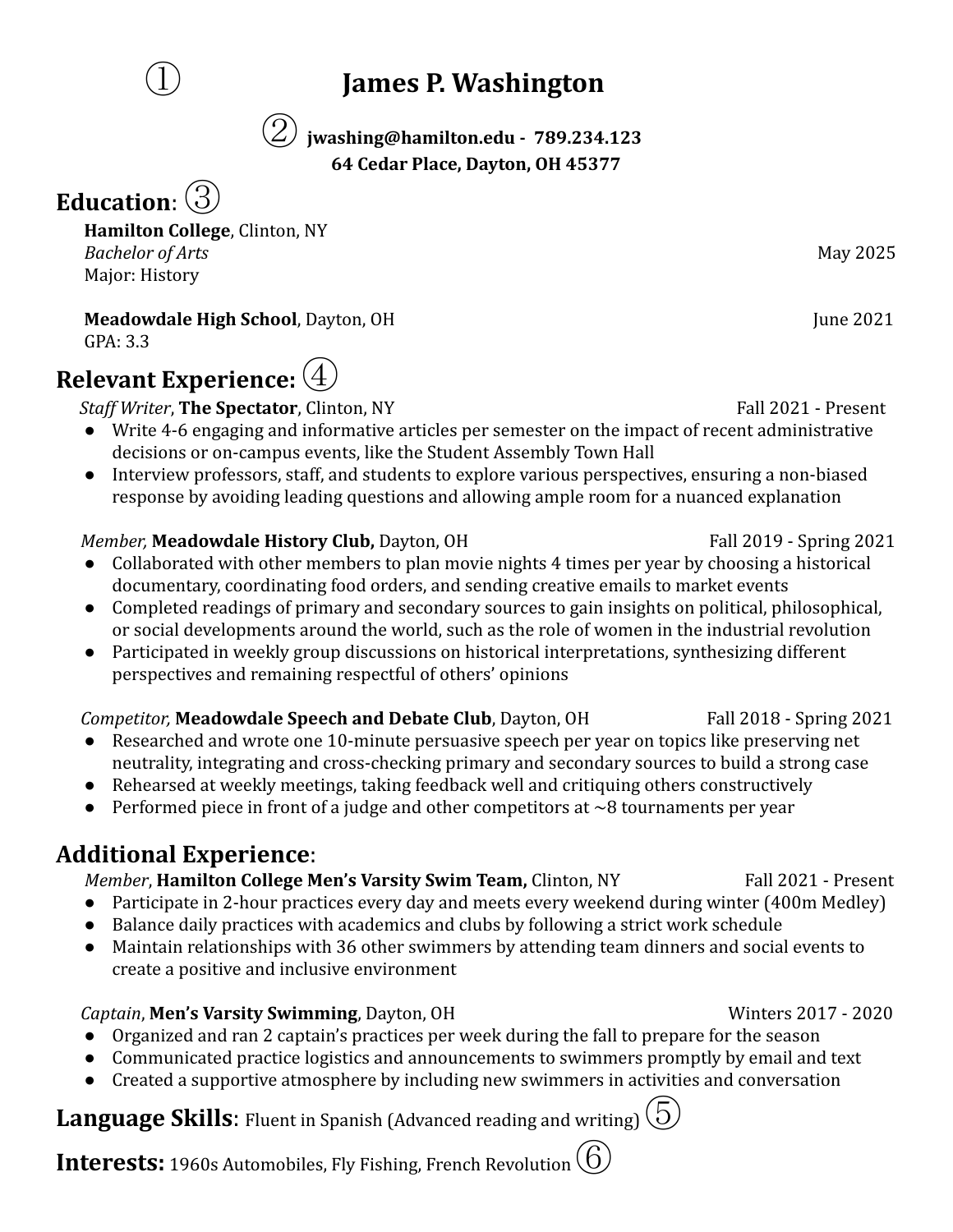### ① **General Formatting:**

Keep your resume to one page. Keep all headings and experiences consistent regarding font (type, size, and placement of italics/bold), acronyms or lack thereof for U.S. states, indentations, hyphens, bullets/paragraph, etc. Avoid abbreviations (other than state codes) and uncommon acronyms; minimize use of articles (the, an, a) and prepositions (of, for, in, with) to be most concise. As always, proofread. Update your resume at least once a year. **Save the file as a PDF before sending it to a potential employer to avoid formatting issues.**

### ② **Contact Information:**

Include your name, which should be the largest content on the page; one phone number; one (professional) email, which will be your Hamilton email unless you're a senior (in which case you can choose); and one address, Hamilton mailbox or home, though it might help to list the one closer to the opportunity you're applying for.

### ③ **Education Section:**

Include "Hamilton College" with "Bachelor of Arts" written out; projected graduation month and year; majors and minors (if an underclassmen, either modifying it with "Prospective/Intended" or putting "Undecided"); your GPA, if it's over a 3.0; study abroad/away semesters; thesis work, if relevant; and honors and awards. Include high school education if you're an underclassman or went to a high school with a strong alumni network or a recognizable name. Do not include standardized testing scores like the SAT.

### ④ **Experience Section(s):**

Include all relevant career-related experiences — jobs, internships, volunteering, research, clubs, etc. Title the section to indicate how the experience is related, for example, "Marketing Experience" or "Lab Experience".

For each CRE, include employer (company) name, position title, city and state, and start and end dates, which can be denoted by year, season, or month, as long as the format is consistent all the way through. Experiences should be ordered reverse chronologically by end date in each section, meaning that the most recent experience (in that section) should come first. If two experiences have the same end date, you can put either one first.

Below each entry, write descriptions of your responsibilities there, either in bullet point format or a body of text. Whether bullet or paragraph format, statements should begin with an action verb (see the Skills List for ideas). If the experience is current, the action verb should be in the present tense; if it is a past experience, the action verb should be in the past tense. Clauses like "in order to" or "resulting in" can help you frame your tasks in the broader context of what those tasks accomplished. Avoid use of pronouns (I, my, their, his/her) and end punctuation (unless it's in paragraph format).

### ⑤ **Skills (optional):**

Include computer software skills (but not Microsoft Office, Word, or Powerpoint unless specified in job description); language skills (with estimated level of proficiency); and other specific technical proficiencies, like in the lab sciences or the arts. Do not include soft skills like communication, writing, or marketing. Instead, let those be demonstrated through the career-related experiences on your resume and their descriptions.

### ⑥ **Interests (optional):**

Include *specific* interests not otherwise noted on your resume that may spark conversations in interviews. Do not be vague (ex., "music" or "travel"). These are your interests; be *interesting*, and make sure you are truly knowledgeable about the ones you write down.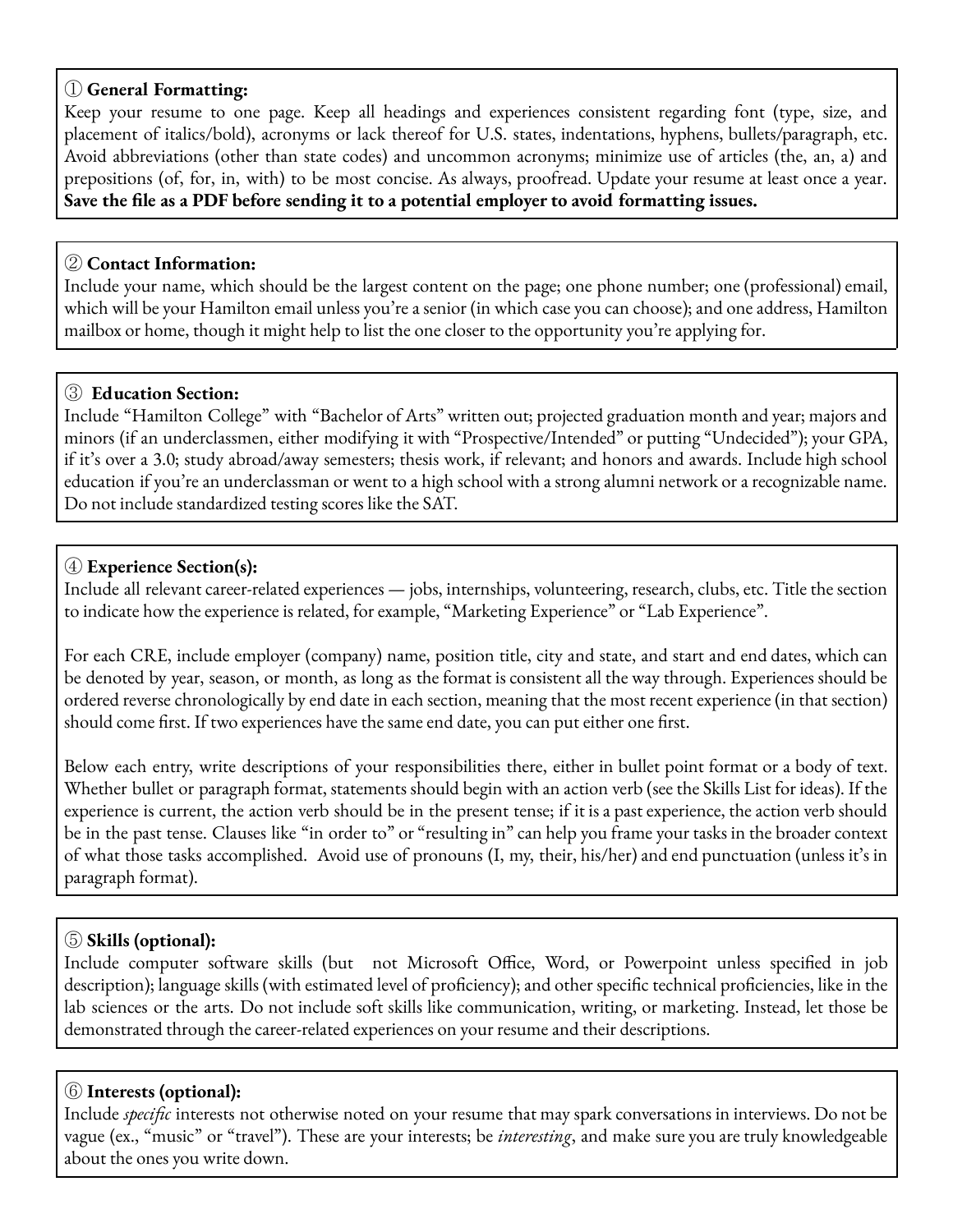# Skills List

(Used for brainstorming, choosing action verbs for descriptions, and crafting targeting section titles)

| <b>RELATIONSHIP</b>                     | COMMUNICATION   | <b>CREATIVE</b>       |
|-----------------------------------------|-----------------|-----------------------|
| Advocate                                | Consult         | Adapt                 |
| Collaborate                             | Interact        | Author/Compose        |
| Counsel                                 | Interview       | Brainstorm            |
| Demonstrate social/cultural sensitivity | Listen          | Compose               |
| Facilitate groups                       | Market          | Conceptualize         |
| Greet                                   | Mediate         | Create images         |
| Guide                                   | Negotiate       | Demonstrate foresight |
| Provide care & support                  | Persuade        | Design                |
| Resolve conflict                        | Promote         | Develop               |
| Serve as liaison                        | Resolve         | Invent                |
| Serve clients & customers               | Sell            | Perform               |
| Train/Instruct                          | Speak to groups | Synthesize/Integrate  |
| Tutor                                   | Write           | Use intuition         |

### ANALYTICAL

Allocate Build a team Build Assess/Evaluate Coordinate Draw Categorize/Classify **Implement** Implement **Implement** Compute Lead Install Estimate Make decisions Observe Manage data and records Organize/Plan Renovate Research Set goals Restore Solve problems Supervise Supervise Sketch

### MANAGEMENT/ LEADERSHIP

Analyze Coach Construct Project Repair

# PHYSICAL/

TECHNICAL

Adjust **Arrange Body coordination** Budget Envision Hand dexterity Forecast Manage projects Operate equipment

# Industries List

(Used for crafting targeting section titles)

Advertising Environmental Non-Profit Art Fashion Publishing Banking **Finance** Public Relations **Public Relations** Broadcasting Government/Politics Recruiting Computer Science Healthcare Retail Consulting Human Resources Sales Counseling Law Social Work Design Teaching Marketing Teaching Teaching Engineering Media/Movie/Theater/Music Production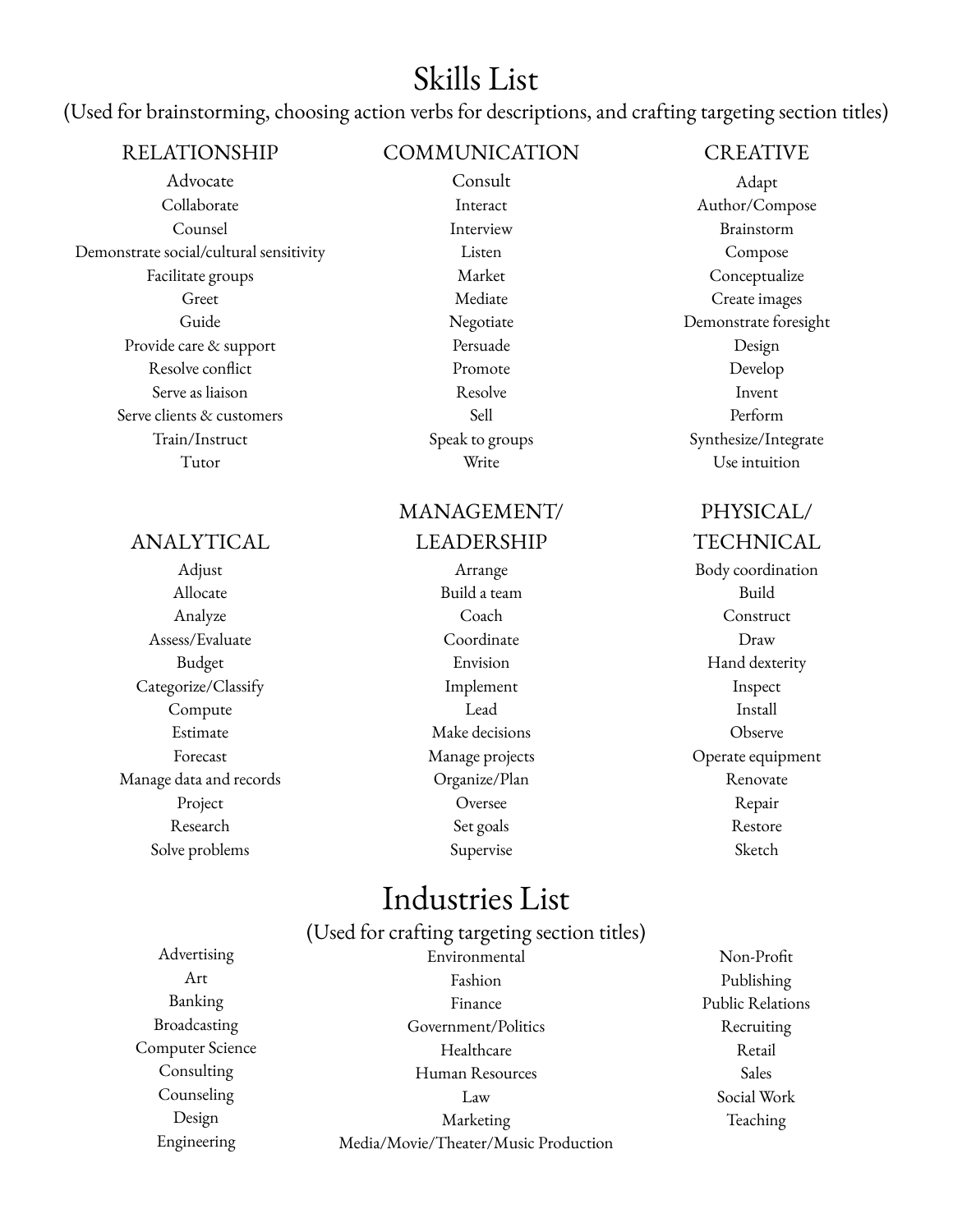# **MARKETING YOURSELF: THE TARGETED RESUME**

Targeting is a method of grouping your career-related experiences to draw your employer's eye to the most important ones. It will allow you to market yourself more effectively by highlighting your most valuable skills and CREs. We advise that you have one "exploded" resume with *all* of your experiences and bullet points; from there, you can pick and choose which ones to put on the different versions of your resume. In a targeted resume, you will be organizing them under different section titles to pull the most important experiences to the top third of your resume: the "prime real estate."

### **Step 1: Determine Your Motivation for Targeting**

There are three main ways you can organize your experiences, depending on your situation. Take a look at your experiences to see which ones fit together and how. Remember that you can have many iterations of targeted resumes, so don't limit yourself!

- Targeting by **Industry**
	- Section titles are based around experience in a specific *field*/*type of company* (ex. "Law Experience")
	- Shows employer that you have knowledge of what it's like to work in that environment and perform the typical responsibilities of the job
	- Especially useful if you've held many different positions within a field but want to link them together
- Targeting by **Skill**
	- Section titles are based around experiences linked by *skill/responsibility* (ex. "Project Management Experience")
	- Shows employer that you have transferable skills developed across many different environments
	- Especially useful if your experiences are diverse in setting but linked by job function
- Targeting to a **Job Description**
	- Section titles can be industry- or skill-based, but are formed largely in conjunction with a job description
	- Shows employer that you're knowledgeable about the position and a very good candidate for it
	- Especially useful if you have a detailed job description to work off of--but don't plagiarize!

### **Step 2: Choose Your Section Titles**

By replacing "Work Experience" or "Relevant Experience" with more precise titles like "Marketing Experience" or "Public Speaking Experience," you can immediately draw the employer's eye to your main assets. This will also allow you to put the most relevant career related experiences (CREs) at the top, since reverse chronological order only applies *within* sections. Look at the "Skills & Industries List" at the beginning of this packet for ideas of titles. You can always include an "Additional Experience" section at the bottom if you have more experiences than fit into categories, or you can remove the ones that are not as relevant.

### **Step 3: Target Your CREs**

By altering the formatting or content of your CREs and descriptions, you can frame your resume to better display the value of your experiences. Here are some aspects of your CREs to target:

- Position Titles: If your title was "Intern" or something similarly general, you can compose a new position title to more accurately capture what you did--as long as it's honest.
- Position Title Formatting: You can use bolding or italics to emphasize either your position title or where you worked: whatever you think most important. The format must remain consistent throughout all sections on your resume.
- Descriptions: You can alter the content or order of your bullets to better demonstrate your responsibilities. Put the most important bullets first, and feel free to add more bullets or take some away, depending on the importance of the CRE. If you are targeting towards an industry or job description, also try to include industry-specific language where you can.

### **Step 4: Target Your Education Section**

As a college student, your education is really important! Take advantage of that space to show how you supplement your CREs.

- Relevant Coursework: If you want to show that you have gained industry-specific knowledge through your academics, include a few names of important courses you've taken, usually higher-level ones. Do not list all your courses.
- Research/Thesis Work: If you're researching a relevant topic, you can put the title of your paper and a short description in your "Education" section. Alternatively, this could serve as a CRE in your "Experience" section.
- Study Abroad: If you want to demonstrate language skills or research, put your study abroad university/program in line with and underneath "Hamilton College." It's another school, so the same formatting applies. A description is helpful.
- Awards/Scholarships: List your relevant awards with month and year they were received and a short description, if it's not clear from the title.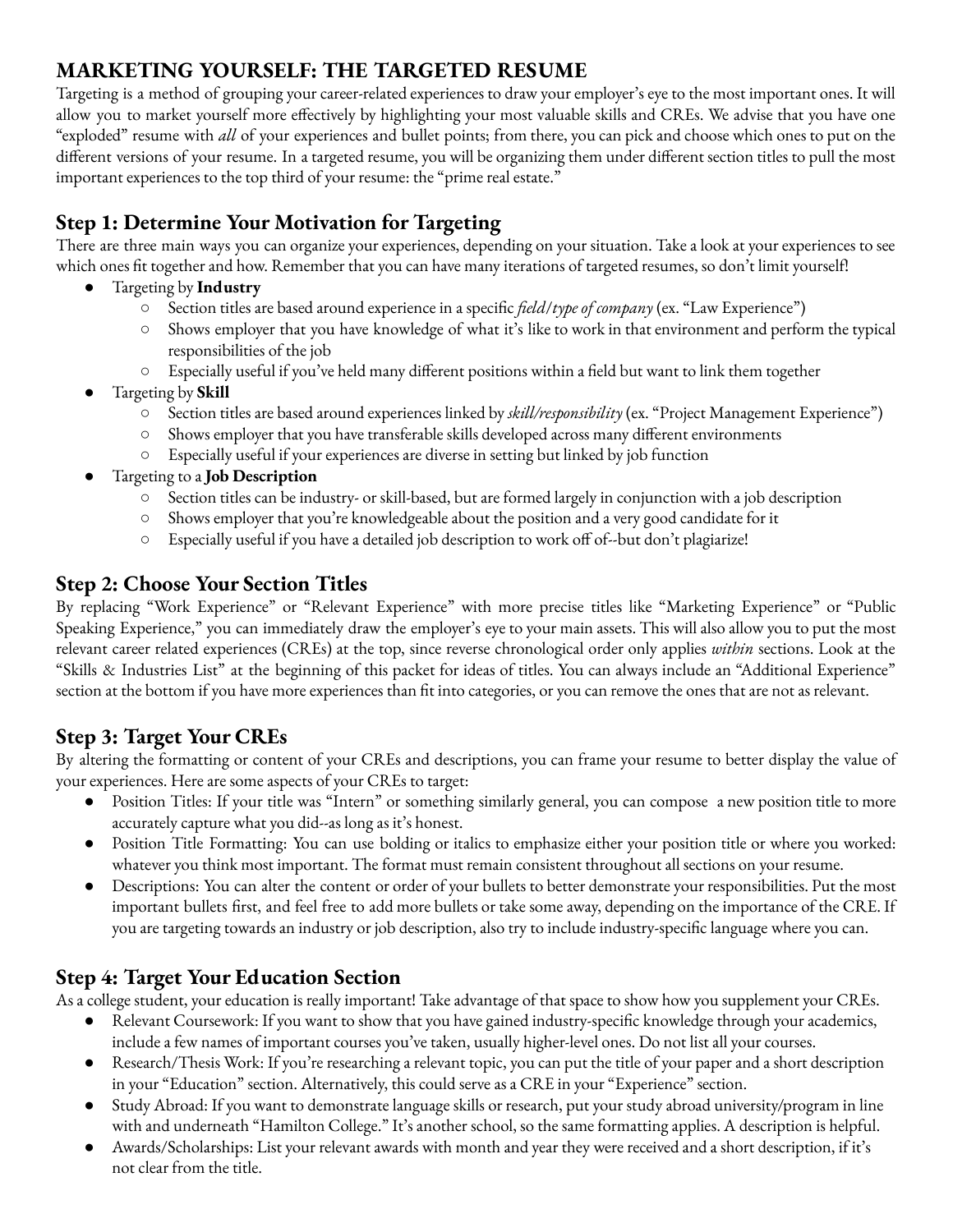# **Jennifer Chen [Basic]**

jchen@hamilton.edu 60 Hibiscus Ave 781-736-9201 Waltham, MA 02451

# **Education:**

**Hamilton College**, Clinton, NY May 2025 *Bachelor of Arts Degree in Geology* **Match High School**, Boston, MA June 2021 GPA: 3.5

# **Relevant Experience:**

*Phonathon Caller,* **Hamilton College Alumni Office**, Clinton, NY September 2021-Present

- Call 20 alumni and parents per week to generate donations, with an average of \$10 gifted per caller
- Persuade callers to donate by drawing out their best college memories and sharing current students' stories to revitalize the connection they feel to Hamilton

*English Tutor (Virtual), Project SHINE, Utica, NY* September 2021-December 2021

- Tutored one elementary school student and refugee over Zoom for 2 hours weekly
- Prepared and delivered a weekly lesson plan for an advanced-level English class of 9 high schoolers
- *Board Member*, Match Sustainability Club, Boston, MA September 2018-June 2021
	- Managed a social media campaign around composting, leading to 30% less waste from the cafeteria
	- Wrote and delivered a presentation about the environment to 6 elementary school classes across 4 local schools to educate students about the importance of recycling
	- Organized a trivia night, raising \$550 to build a school garden as a part of Social Action Week

*Team Co-Leader,* **Habitat for Humanity**, Atlanta, GA December 2020-January 2021

- Constructed homes for those in need of shelter in Atlanta, GA as a part of a two-week program
- Delegated tasks like transporting materials to a 12-person team to optimize productivity
- Coordinated logistics for building days with the other co-leader and organization supervisor
- Learned about energy-efficient, sustainable building practices

*Science and Math Tutor,* **Match Homework Assistance Program**, Boston, MA September 2017-June 2019

- Helped middle school students complete assignments in earth science and math
- Designed and implemented learning tools like crossword puzzles to test students' comprehension

# **Additional Experience:**

*Hostess*, **Sushi Yasu Japanese Restaurant**, Waltham, MA June 2020-August 2020

- Welcomed customers, escorted them to their seats, and assigned tables to wait staff
- Scheduled reservations and placed take-out and curbside-pickup orders via phone

*Mentor*, **Christ Church Youth Group**, Cambridge, MA June 2019-August 2019

- Engaged new members of a Bible study group in team-building activities to help them feel at home
- Participated in a 2-hour environmental clean-up at a local park to combat the effects of littering

**Language Skills:** Mandarin (Conversational)

**Interests:** Sustainable Agriculture, Drawing, Ornithology, 1970's Disco Music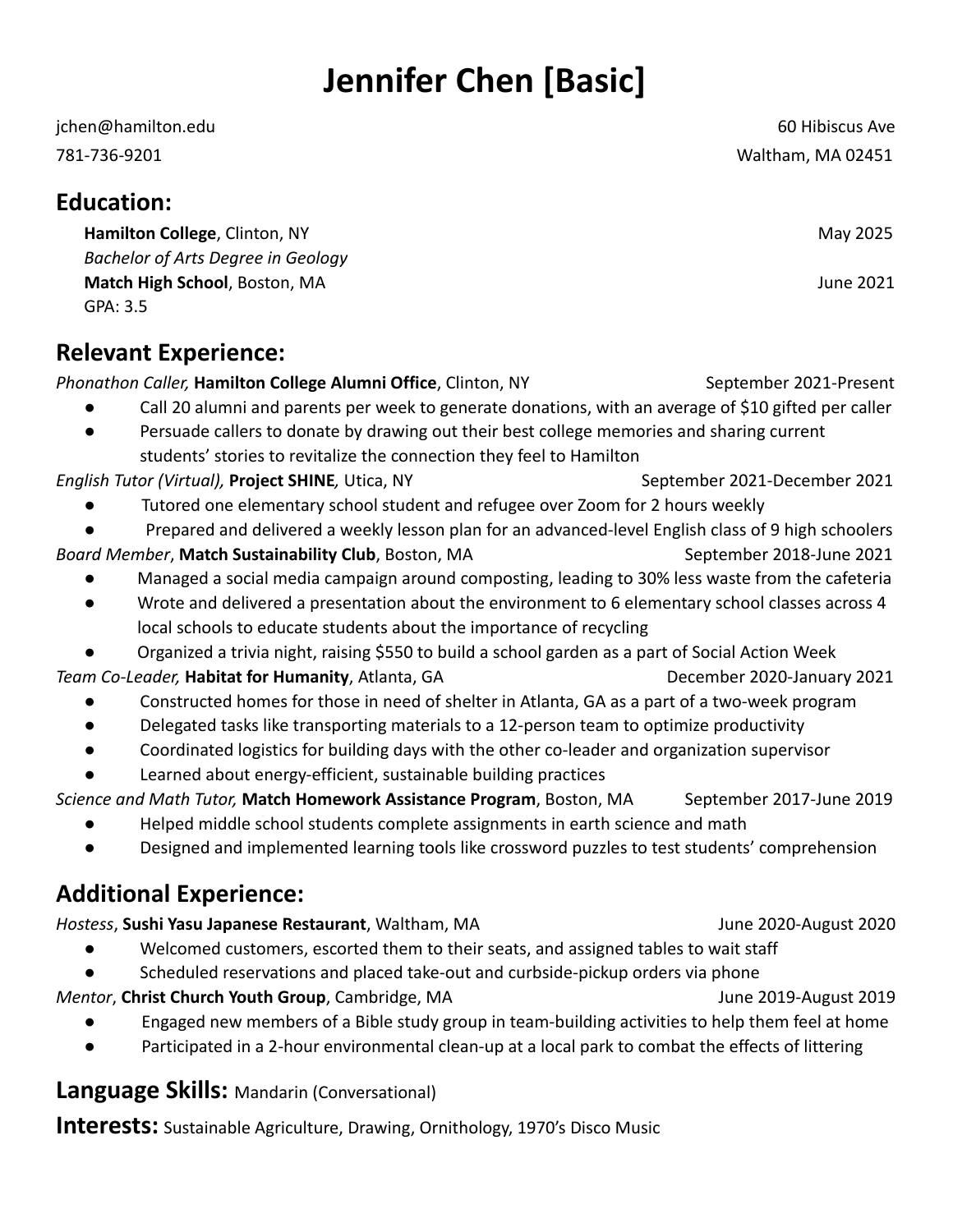# **Jennifer Chen [Targeted]**

jchen@hamilton.edu 60 Hibiscus Ave 781-736-9201 Waltham, MA 02451

# **Education:**

**Hamilton College**, *Bachelor of Arts*, Clinton, NY May 2025 Intended Major: Geology Relevant Coursework: Principles of Geoscience: Earth Resources and the Environment **Match High School**, Boston, MA June 2021 GPA: 3.5 Honors: **Earth Science Award Recipient** June 2021 *"Presented to the one student who has most excelled in earth science and sustainability practices."*

# **Project Management Experience:**

Environmental Campaign Manager, Match Sustainability Club, Boston, MA September 2018-June 2021

- Delegated tasks to and oversaw design strategies of a 7-person team organizing a social media campaign to encourage composting at school, resulting in 30% less waste from the cafeteria
- Organized a trivia night, raising \$550 to build a school garden as part of Social Action Week
- Wrote and delivered a presentation about the environment to 6 elementary school classes across 4 local schools to educate students about the importance of recycling

**Team Co-Leader,** *Habitat for Humanity, Atlanta, GA* December 2020-January 2021

- Constructed homes for those in need of shelter in Atlanta, GA as a part of a two-week program
- Delegated tasks like transporting materials to a 12-person team to optimize productivity
- Coordinated logistics for building days with the other co-leader and organization supervisor

# **Mentoring Experience:**

**English Tutor (Virtual),** *Project SHINE*, Utica, NY September 2021-December 2021

- Tutored one elementary school student and refugee over Zoom for 2 hours weekly, incorporating tongue twisters and idioms to help her relax and laugh
- Prepared and delivered a weekly lesson plan for an advanced-level English class of 9 high schoolers **Mentor,** *Christ Church Youth Group,* Cambridge, MA June 2019-August 2019
	- Engaged new members of a Bible study group in team-building activities to help them feel at home

Participated in a 2-hour environmental clean-up at a local park to combat the effects of littering

**Science and Math Tutor,** *Match Homework Assistance Program,* Boston, MA September 2017-June 2019

- Supported middle school students in completing assignments in earth science and math through verbal encouragement and discussion of study strategies
- Designed and implemented learning tools like crossword puzzles to test students' comprehension

# **Additional Experience:**

**Phonathon Caller,** *Hamilton College Alumni Office, Clinton*, NY September 2021-Present

Call 20 alumni and parents per week to generate donations, with an average of \$10 gifted per caller

**Hostess,** *Sushi Yasu Japanese Restaurant,* Waltham, MA June 2020-August 2020

● Welcomed customers, escorted them to their seats, and assigned tables to wait staff

### **Language Skills:** Mandarin (Conversational)

**Interests:** Sustainable Agriculture, Drawing, Ornithology, 1970's Disco Music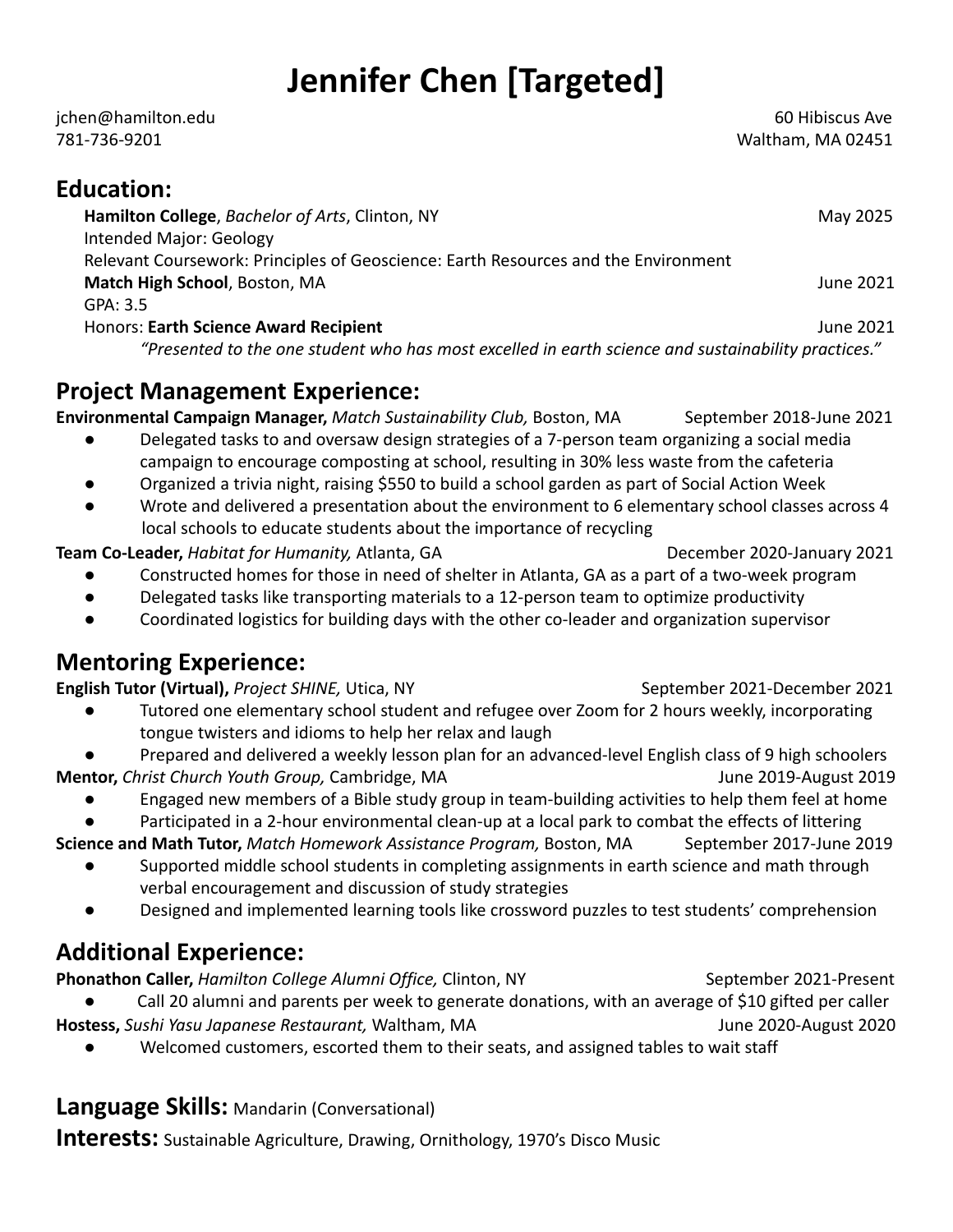# **Christine Hernandez**

chernand@hamilton.edu - 207-365-9679 - 41 Oak Street - Augusta, ME 04330

### **EDUCATION**

**Hamilton College**; Clinton, NY; *Bachelor of Arts degree* May 2024 **Major**: Spanish; **Minor**: Education Studies; **GPA:** 3.0 **Relevant Coursework:** Issues in Education - Spanish Literature

### **TEACHING EXPERIENCE**

### **Let's Get Ready SAT Prep,** *Math Tutor***; Utica, NY Settlem Contains 2021-Present**

- Teach test-taking strategies as well as math concepts to 5 high school students over Zoom
- Develop and teach weekly SAT math lessons, based on the Let's Get Ready curriculum
- Mentor students through the college application process, helping them organize their college rankings and relevant deadlines on a Excel "Prospect List"
- Maintain records for students, including reporting practice test scores to office supervisor

### **Levitt Center,** *Winter Research Fellow;* Clinton, NY Winter 2021-2022

- Researched trends in inequity surrounding international students in the coronavirus pandemic by conducting interviews with 18 Hamilton students and reading journal articles and op-ed pieces
- Authored a 20-page paper, meticulously editing it for syntactical and structural clarity
- Prepared a 30min. slideshow and delivered it professionally and enthusiastically over Zoom

### **MHS National Honor Society,** *Remote Math Tutor*; Augusta, ME Fall 2019-Spring 2020

- Managed behavior and tracked progress of 1-2 middle school students in online classroom setting
- Invented simple games and word problems to motivate students to do basic algebra problems
- Advised students in non-academic and academic contexts individually and through group activities

### **LEADERSHIP AND ACTIVITIES**

### **HAVOC**, Member; Clinton, NY **Fall 2020-Present**

- Design, organize, and implement community volunteer initiatives available to the entire campus
- Promote social justice awareness through social media and poster campaigns
- Assist in the coordination of large-scale fundraising events, like the HAVOC Family Picnic, to benefit local organizations

### **Hamilton College Orientation**, Orientation Leader; Clinton, NY Fall 2021

- Organized itinerary, campgrounds, and supplies for a 4-day hiking trip to the Adirondacks
- Facilitated activities like swimming, cooking, and storytelling for 9 first-year students on trip
- Resolved conflict calmly between students arguing to promote a positive bonding experience

### **Camp Laurel**, *Camp Advisor*; Mount Vernon, ME Summer 2020

- Supervised outdoor activities like kayaking and rock climbing for a group of 15 8-year-old children
- Ensured that children abided by COVID precautions like wearing masks and social distancing

**Language Skills:** Fluent in reading, writing, and speaking Spanish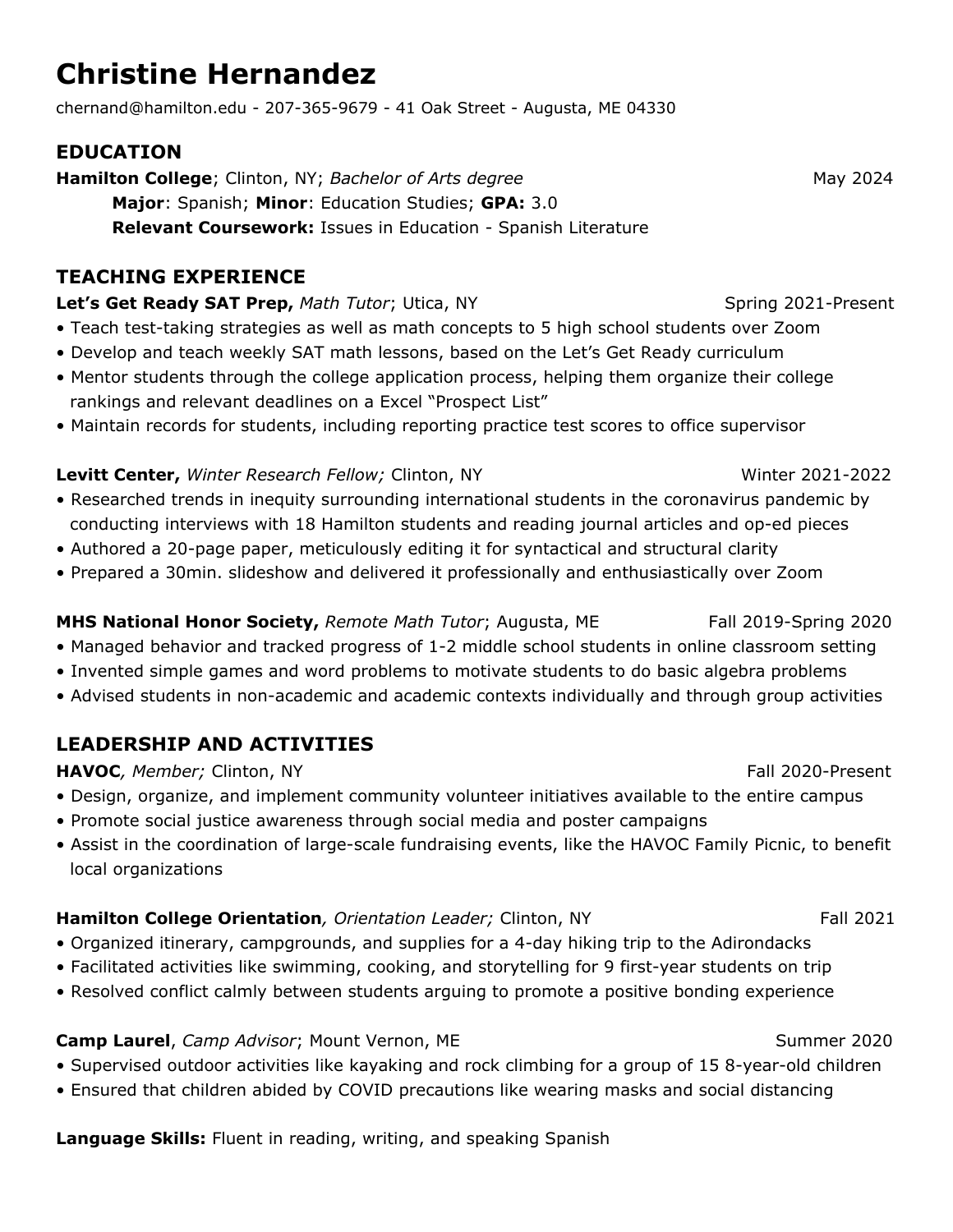# **Ruth Dalloway**

18 Willow Road **•** Lawrenceville, NJ 08648 **•** 609-761-7587 **•** rdallowa@hamilton.edu

# **EDUCATION**

**Hamilton College**, Clinton, NY--*Bachelor of Arts degree* May 2022 Majors: Women's Studies; Minors: Communications and Hispanic Studies Cumulative GPA: 3.62; Dean's List: Fall 2018, Spring 2019, Fall 2019

**Centro Universitario de Estudios Hispánicos de Hamilton College**, Madrid, Spain January 2021-May 2021 Semester-long immersion program conducted fully in Spanish focusing on Spanish culture, language, politics, and art.

# HONORS AND AFFILIATIONS

**National Association of Hispanic Journalists** To ensure that people of color's voices are heard 2021-Present **The Posse Foundation Full-Tuition Scholarship** For leadership and academic excellence in high school 2018-2022 **The McKinney Prize in Public Speaking** Topic: "The Inside Scoop: How the Media Exploits Minorities" April 2019

# JOURNALISM EXPERIENCE

### Head News Editor, **The Spectator**--Clinton, NY January 2019-Present

- Research and write one article per week on events in Clinton, NY; one was featured on Hamilton's website in February 2021
- Interview professors, townspeople, and local government officials to thoroughly fact-check stories
- Review 5-6 other articles per week to ensure that content is effective and accurate
- Meet with contributors weekly to discuss feedback and revisions to ultimately help them improve their writing/reporting skills

### Remote News Intern, **CBS News**--New York, NY July 2021-August 2021

- Researched, wrote, and pitched stories about lifestyle advice, varying from great home workouts to DIY projects
- Reviewed and selected footage for weekend broadcasts in order to craft the most relatable content for a wide audience
- Performed clerical duties like typing transcripts to streamline the process of transferring the news to an online format

### Remote Student Correspondent, Lawrenceville Herald--Lawrenceville, NJ May 2020-August 2020

- Drafted weekly articles about local school district happenings to present to the public in an engaging manner
- Conducted interviews with student clubs, sports teams, and faculty to report on student issues and accomplishments from a variety of different perspectives, especially in light of the COVID-19 pandemic
- Participated in weekly meetings over Zoom with editors and reporters, pitching story ideas, making revisions, and learning interview and research techniques

# PUBLIC SPEAKING EXPERIENCE

### Peer Tutor, Hamilton College Oral Communication Center--Clinton, NY August 2020-Present

- Critique the presentation and public speaking skills of peers in 30min. appointment slots ~6 times per week over Zoom
- Coach fellow students on body language and vocal quality when presenting, always presenting feedback constructively

### Debater, **Hamilton College Mock Trial**--Clinton, NY August 2019-March 2020

- Synthesized evidence from provided legal briefs and witness statements to craft a convincing case for both sides, anticipating and preparing against counterarguments
- Presented prosecution and defense 2 cases per year in front of a judge by acting as a key witness and responding to impromptu questions calmly and effectively

### Debate Tutor and Residential Advisor, **Capitol Debate**--Lawrenceville, NJ June 2019-August 2019

- Coached 12 middle schoolers on researching facts and crafting effective arguments for public forum debate
- Encouraged students to support each other and build confidence through icebreaker activities and team-building exercises
- Supervised residential life by acting as a bridge between residents, facilities management, and camp staff members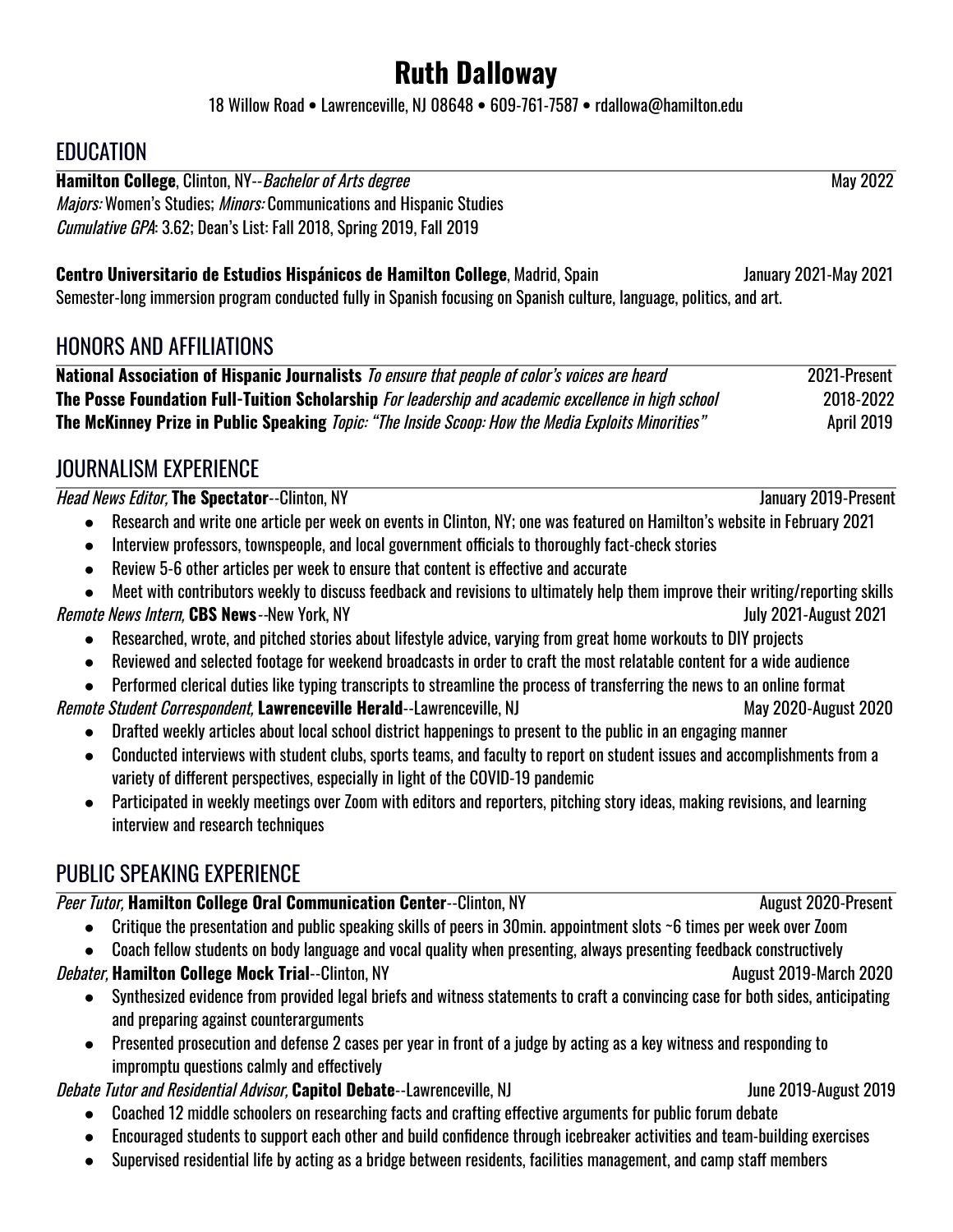# **Sylvia Winchester**

717-403-8595 ▪ 1140 Maple Avenue ▪ Lancaster, PA 17603 ▪ swinches@hamilton.edu

#### **EDUCATION**

**Hamilton College,** Clinton NY May 2022

- Candidate for Bachelor of Arts: Economics Major, Russian Studies Minor
- Cumulative GPA $\cdot$  3.85
- Dean's List: All Semesters

#### **FINANCE EXPERIENCE**

**Morgan Stanley**, New York, NY **|** *Private Wealth Management Intern (Remote)* Summer 2021

- **▪** Authored analytic reports of daily stock activity and macroeconomic trends for the team's 6 traders
- **▪** Prepared investment proposal decks, account analyses, and portfolio performance reviews for clients to support high-quality client service
- **▪** Independently curated a 60-page, comprehensive manual on the intern role––including finance fundamentals, team culture, glossary of key terms, and how-to guides for intern tasks––to facilitate future interns' onboarding

**Fidelity Investments,** Boston, MA **|** *Private Equity Strategy Intern (Remote)* Summer 2020

- Evaluated SaaS, education technology platforms based on user experience, technological capabilities, engagement quality, and market potential to inform my team's acquisition in the space
- Audited education technology markets to dissect the competitive landscape and discern our acquisition's potential
- Spearheaded business development roadmaps for applying our acquired technology to healthcare—including proposals for branding and demographic targeting––to optimize profitability of our acquisition

#### **ADDITIONAL EXPERIENCE**

**Hamilton College Alumni Office** | *Phonathon Caller* Spring 2019-Present

- Contact 50 Hamilton College alumni per week to raise money for the "Because Hamilton" campaign
- Drafted original script in Fall 2017 emphasizing the urgency and importance of donating to Hamilton, resulting in 15% more money raised than average for Fall 2017 and ~20% more than average in subsequent semesters
- Share entertaining stories and answer questions from alumni about events and happenings at the college

### **Hamilton College Student Assembly |** *Class Representative* Fall 2019-Present

- Manage a team of 5 class representatives in Spring 2019 to successfully implement water fountains in all residential buildings by coordinating and negotiating with administrators about price and student need
- Organize yearly school-wide Town Hall with other SA members by recruiting administrators to speak about sexual assault, social life, etc., as well as facilitating small group activities to productively generate solutions
- Attend weekly meetings with students and administrators to discuss topics ranging from mental health to organization budgets

### **Varsity Tutors,** Lancaster, PA **|** *Math Tutor* Summer 2019

- Coached the same 10 middle-school students individually once a week in pre-algebra and basic geometry
- Created worksheets and practice problems to help explain concepts in different ways and reinforce skills learned
- Encouraged students to have confidence in their abilities by practicing positive reinforcement

### **AWARDS, SKILLS, & EXTRACURRICULAR ACTIVITIES**

**Awards:** Fidelity Investments, *Intern of the Year Nomination*––Summer 2019 **Skills:** Proficient in R, Stata, Excel, PowerPoint, and Word **Languages:** Advanced in Russian (reading, writing, and speaking) **Extracurricular Activities:** Hamilton College Orchestra (cello) **Hobbies:** Tennis, Gardening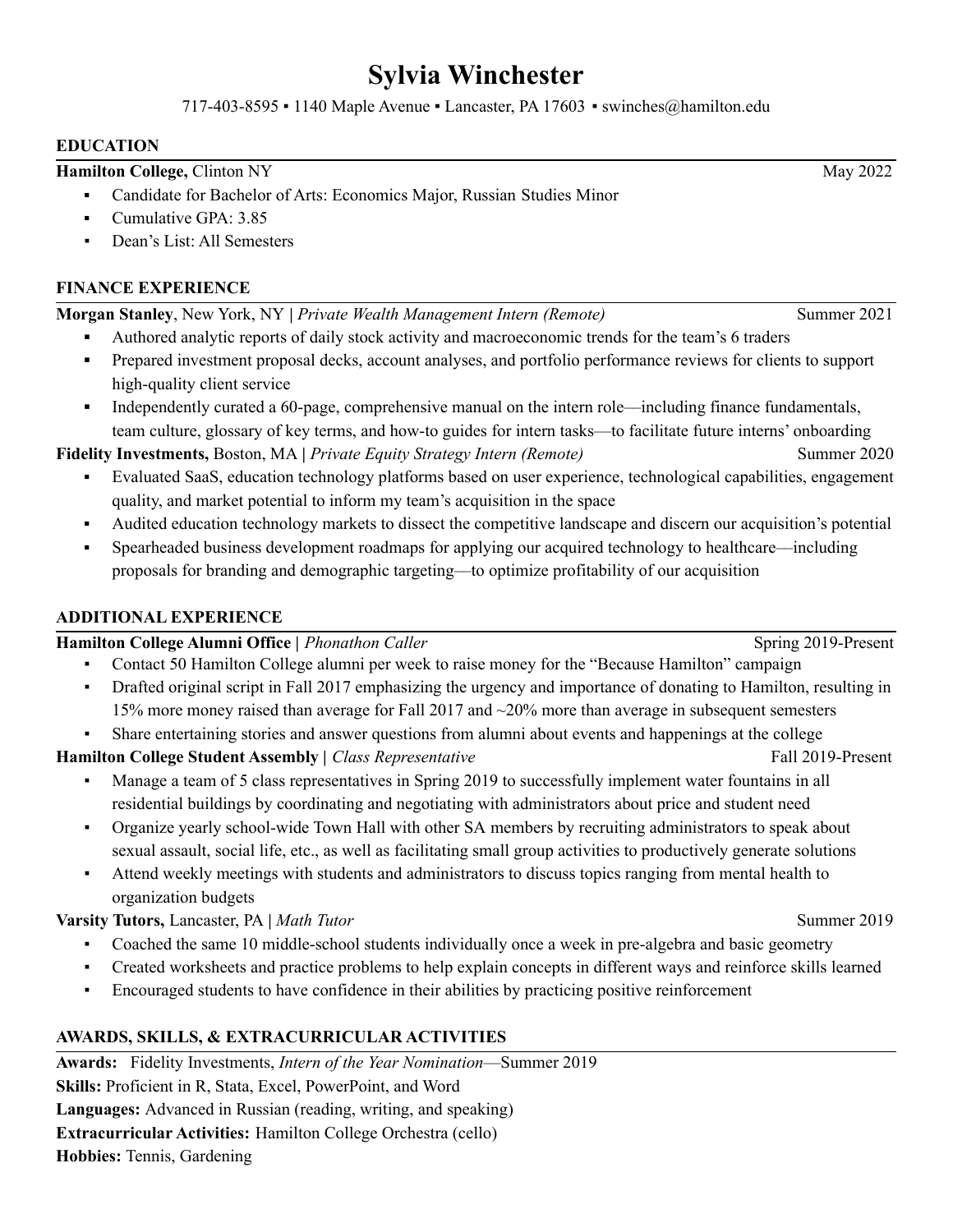# **Phillip Miller**

pmiller@hamilton.edu, (617) 927-0485 94 Walnut Place, Brookline, MA 02445

### **Education Hamilton College**, Clinton, NY May 2022 *Bachelor of Arts Degree* **Major:** Biology, **Minor:** Psychology, **GPA:** 3.6 **Relevant Courses:** Vertebrate Physiology, Systems Neuroscience, Community and Ecosystems Ecology, Ecological Physiology

**Rainforest, Reef, & Cultural Ecology Program,** Cairns, Australia Jan. 2021-May 2021 Conducted research on ecological factors impacting the Wet Tropics regions: The *Effects of Climate Change on El Nino Southern Oscillation and Migrating Humpback Whales*

### Research **Hamilton College Biology Department,** Clinton, NY

Experience *Senior Laboratory Researcher* **August 2021-Present** August 2021-Present

- Research techniques to clone previously unidentified enzymes in the digestive system of rats
- Employ molecular techniques like PCR, Gel Electrophoresis, and Bacterial Transformation
- Perform computer-based sequence analysis to further understand enzymes' function
- Draft a 20-page dissertation and poster on the implications of replicating enzymes in the fields of research and medicine, especially for digestive disease

### **Hamilton College Biology Department,** Clinton, NY

*Laboratory Researcher* May 2019-August 2019

- Transfected cells, created a stable line*,* and ran PCR and Western Blots to better understand the protein produced by TBh and TBhR in *Drosophila* cells
- Drafted a 10-page research paper and poster presentation about the implication of *Drosophila* cells on the nervous system of developing embryos

### Collaborative **Hamilton College Club Soccer,** Clinton, NY

Experience *Senior Captain* August 2018-Present

- Assess players' technical abilities to build a roster maximizing players' strengths
- Facilitate 2 practices a week focused on improving player skills by developing training plans and designing activities to simulate gameplay
- Coordinate with opponents in the Northeast to schedule 3 weekend-long tournaments

### **Hamilton College Beekeeping Club**

*Member* August 2018-May 2021

- Organized trips to hives, including allocating equipment and training new members on proper beekeeping practices and bee ecology
- Harvested honeycomb frames, then extracted and strained honey to be bottled
- Maintained a professional attitude in a high-stress environment

| <b>Skills</b> | <b>Bioinformatic Software: NCBI</b> ; MacVector; Vector NTI; Sequencher; ClustalW, BLAST |
|---------------|------------------------------------------------------------------------------------------|
| Interests     | Chess, World Cup Soccer, Hiking (Adirondacks)                                            |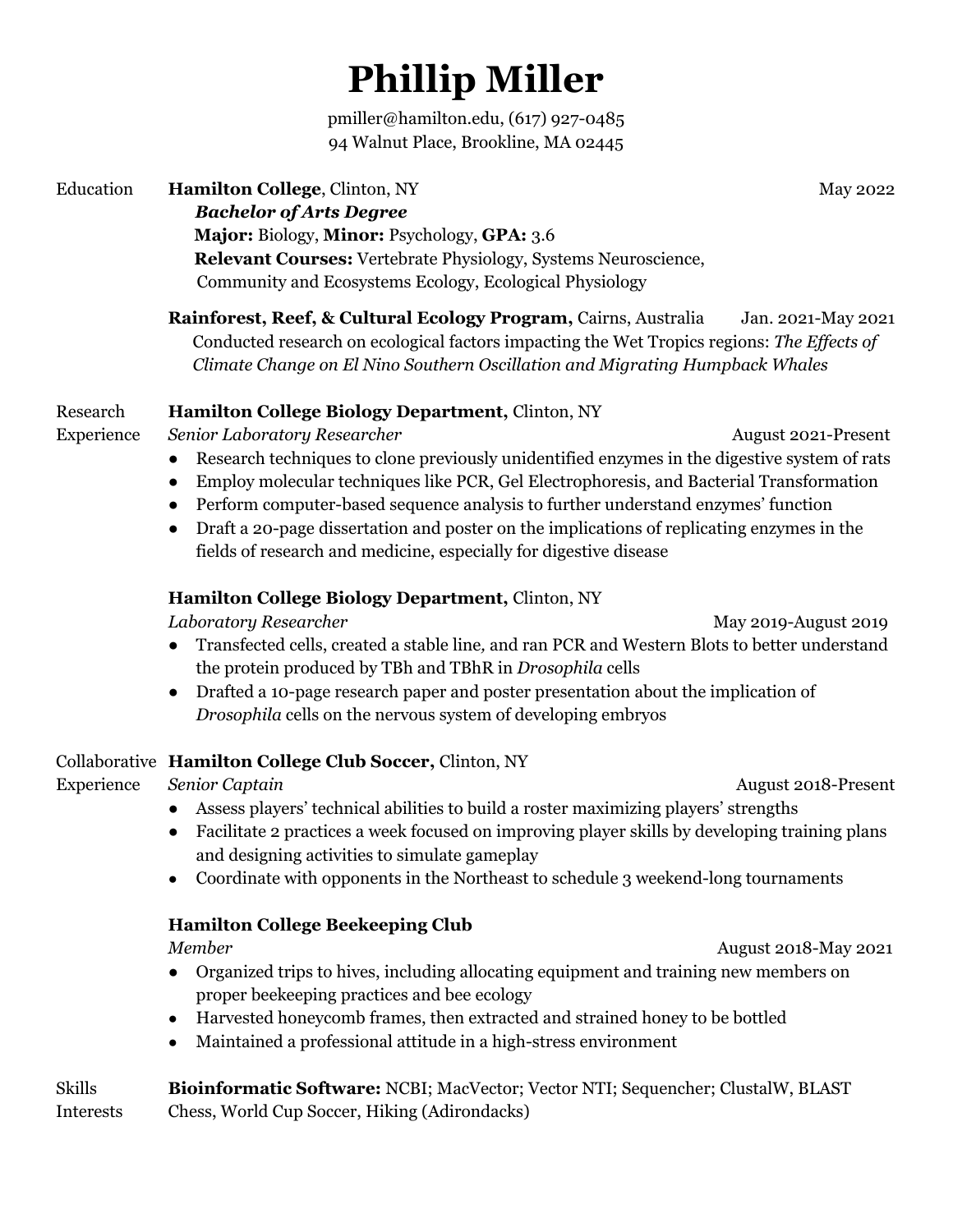# **Eliza Kaminski**

6 Pine Lane - Rye, NY 10580 ekaminsk@hamilton.edu - 914-425-9557

### **EDUCATION**

**Hamilton College**, *Bachelor of Arts* - Clinton, NY May 2023 Major: Computer Science Minors: Math and Education

## **TECHNOLOGY EXPERIENCE**

### **Digital Humanities Initiative,** Clinton, NY

*Virtual Reality Program Developer* August 2020-Present

- Research virtual reality capabilities in Unity to create immersive applications that will be implemented in college classes
- Developed a 3D recording of the Hamilton College Orchestra performing in Fall 2020 to help music students practice conducting
- Collaborate with a team of 4 other people to complete a virtual reality tutorial project demonstrating the capacity of VR to broaden sensory perception
- Facilitate DHi open lab nights by interacting with students and demonstrating VR projects to spark their enthusiasm for technology and programming

### **Quickbase**, Somerville, MA

*Virtual Software Development Intern* May 2021-August 2021

- Utilized Java React within the end user agile team to improve Kanban board features
- Coded organizational platform for major businesses like Walmart to improve their own internal structures by integrating the system within different branches
- Contributed to weekly Zoom meetings for company's strategic planning
- Maintained the strong client relationships necessary for company success

### **TUTORING EXPERIENCE**

### **Hamilton College Quantitative and Symbolic Reasoning Center,** Clinton, NY

*Calculus I Tutor* August 2020-Present

- Advise students on homework by employing questioning techniques to help students come to the correct answers on their own
- Create color-coded review packets with questions of varying difficulty levels for extra practice with integration and derivatives
- Exercise patience and enthusiasm when helping frustrated students with math problems

### **Clinton Elementary School**, Clinton, NY

*Elementary Math Tutor* January 2020-May 2020

- Tutored 3 elementary schoolers in a group session on pre-algebra for one hour every week in an online classroom setting
- Mediated conflict between elementary schoolers arguing about the correct answer by encouraging them to back up their reasoning
- Invented and implemented math games to keep kids engaged and boost their performance

# **SOFTWARE SKILLS**

*Programming Languages:* Java, Javascript, C/C++, Visual Basic, Vbscript, SML, Prolog, Lisp *Technologies:* COM, ASP, CGI, and XML/XSL; MacOS, Windows and Linux operating systems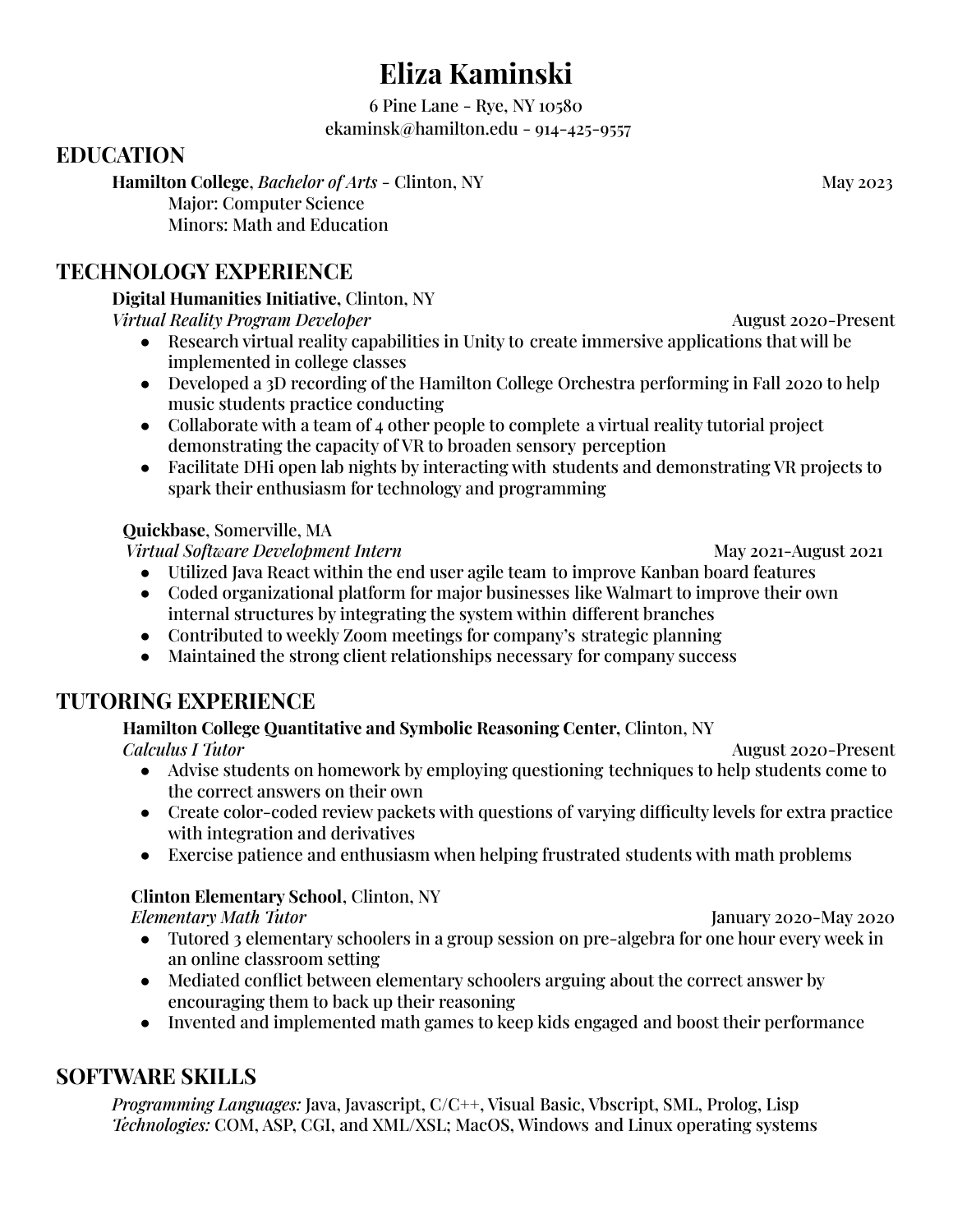# **JAIME GREENWOOD**

198 College Hill Road / Clinton, NY 13323 / Mailbox 760 / jgreenwo@hamilton.edu / 872-821-9081

### EDUCATION

**Hamilton College,** Clinton, N.Y.--*Bachelor of Arts Degree* May 2022 Major: **Government**; Minor: **Africana Studies** Cumulative GPA: **3.43** Relevant Coursework: **Constitutional Law; The American Presidency; International Relations; The American Founding; Political Science Research Methods**

### LAW AND GOVERNMENT EXPERIENCE

**Department of Justice, Public Integrity Section,** Washington, D.C. January 2021-March 2021 *Section Intern*

Analyzed case opening process and implemented new procedures to unify and streamline investigative processes. Assisted trial attorneys in preparing and organizing discovery, witness lists, and evidence for trials, sentencings, and other hearings. Conducted research in public corruption investigations by listening to witness interviews, sifting through correspondences, and assisting attorneys working on specific cases.

#### **Michael Wallas for US Congress,** Waterbury, C.T. May 2021-August 2021

#### *Political Director*

Facilitated communication between campaign and community actors including individuals, organizations, Republican Town Committees, businesses, and other candidates. Increased following on social media accounts from 10k to 12k by strategically posting messages related to the campaigning process and photos with townspeople. Coordinated volunteers for phone banking, canvassing, and literature drops. Managed campaign calendar and booked all events on behalf of candidate. Planned and executed 10 fundraising events in 2 months.

#### **Kate Normandy for State Representative,** Waterbury, C.T. **July 2019-August 2019** *Voter Identifier and Campaign Assistant*

Spoke to over 500 voters over the phone in order to track electorate data and voter preferences. Analyzed data about voters by region in Microsoft Excel. Marketed candidate through canvassing, door knocking, literature drops, and polling place campaigns.

### LEADERSHIP EXPERIENCE

#### **Hamilton College Residential Life, Clinton, N.Y.** August 2019-Present *Resident Advisor*

Oversee 16 freshmen in a substance-free dorm, acting as a resource for students struggling with emotional, academic, or social problems. Serve as a liaison to Facilities Management, promptly notifying them of technical problems. Plan 5 programs per semester such as trivia nights, baking, and an evening of painting to facilitate bonding between residents and provide alternatives to drinking.

### **Hamilton College Orientation,** Clinton, N.Y. August 2019

#### *Adirondack Adventure Trip Leader*

Guided 9 first-years on a four-day backpacking trip through the Adirondack mountains, remaining attentive to their safety and comfort. Complied with wildlife safety rules, including checking the weather/ground conditions frequently, storing supplies correctly, and practicing Wilderness First Aid when necessary. Facilitated games and storytelling activities with the group to encourage bonding.

#### SKILLS: French (Intermediate)

INTERESTS: Backpacking (Adirondacks), Beekeeping, Crossword puzzles